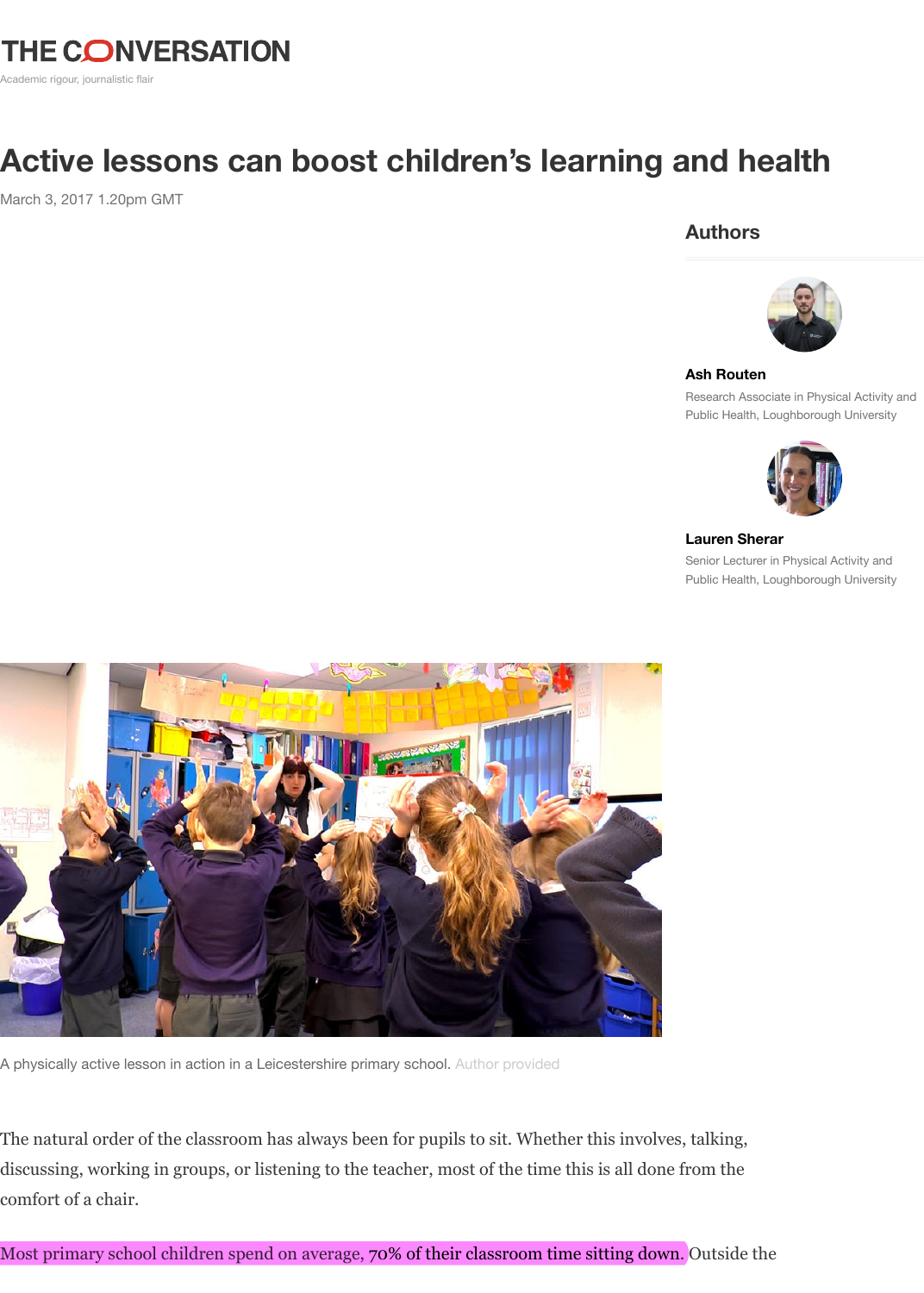## **The benefits of an active cl[assroom](https://ijbnpa.biomedcentral.com/articles/10.1186/s12966-016-0419-1)**

[It is becoming increasingly clear that in adults a lifetime of sitting can lead to a higher risk of early death,](http://www.bbc.co.uk/news/technology-32067158) type two diabetes, and heart disease. And while the evidence is still limited when it comes to children's health, there is certainly an argument that, as sedentary behaviour habits [are formed early in life,](https://www.gov.uk/government/publications/childhood-obesity-a-plan-for-action) targeting children is a logical step.



Get children moving in the classroom from a young age. Author provided

Perhaps more important for schools is the growing evidence that points to a link between increased physical activity in the classroom and educational benefits. This includes improved attention to tasks, as well an an increase in pupil's enjoyment of lessons and motivation to learn. And for some pupils in certain subjects academic achievement has also been shown to improve.

## **Walk like an Egyptian**

Of course, many teachers already lead an active classroom, and many more may only need to tweak their teaching practice a little to make them more active. A range of initiatives to introduce physical activity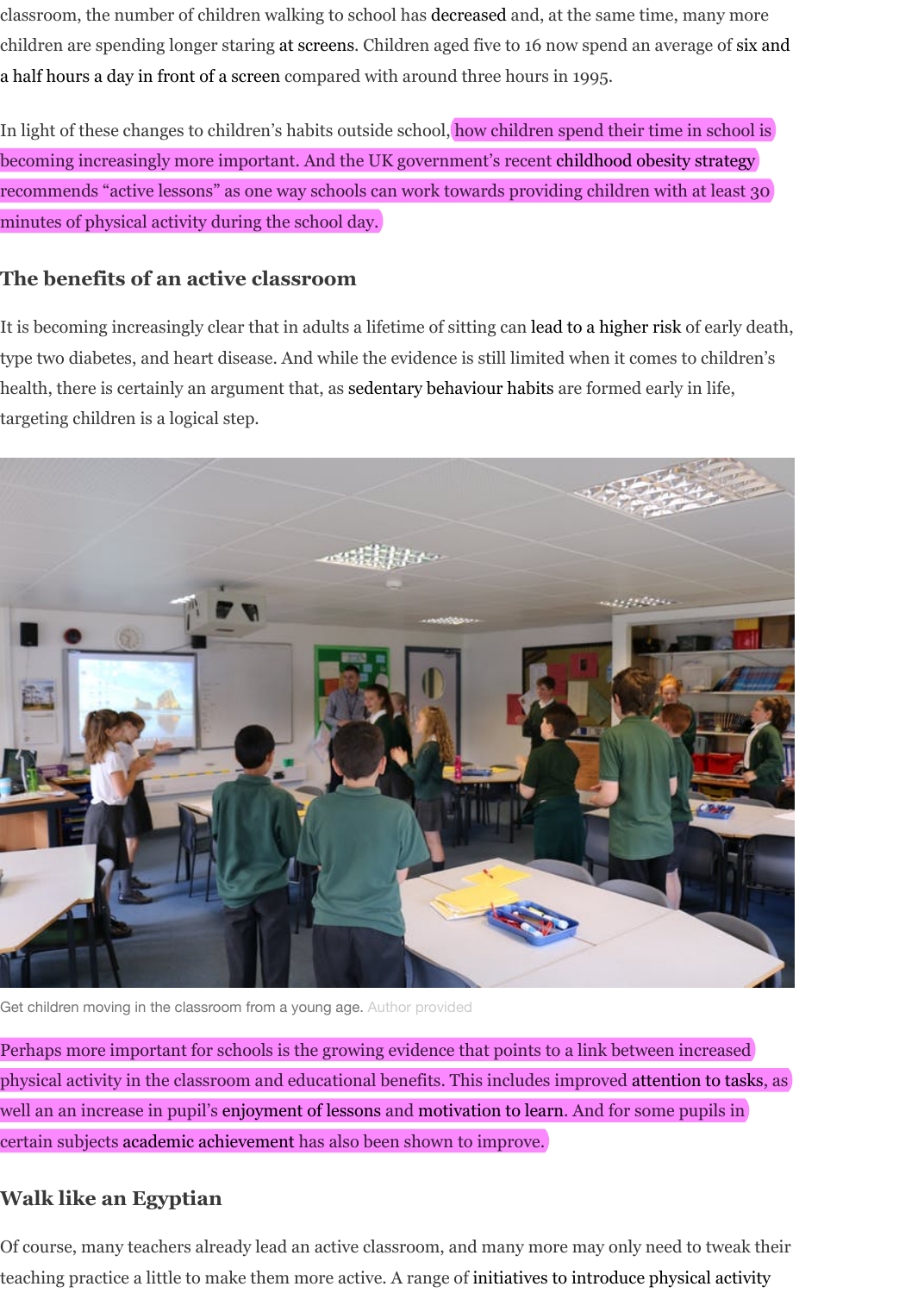

Teachers can adopt classroom physical activity into their routine teaching practice. Shutterstock

In some cases curriculum content can be also integrated into these breaks, for example by jumping or squatting a number of times to indicate the answer to a mathematical question.

Physically active lessons go further than this and actually "teach through movement" for a portion of, or even the whole of a lesson. As an example imagine younger primary children physically embodying punctuation marks as a classmate reads aloud a passage from a book.

## **Physically active learning**

This is why at Loughborough University we are leading a project called Class Pal to help get children in the classroom moving. As part of the project, we have worked collaboratively with teachers to develop a one-day training workshop. This gives educators the chance to develop and share ideas – along with methods on how to better implement "active" teaching.

As well as the workshop, we've also set up a website with online examples of active breaks and lessons. Over the 2016-17 academic year we are evaluating how teachers use this training to create a more active classroom.